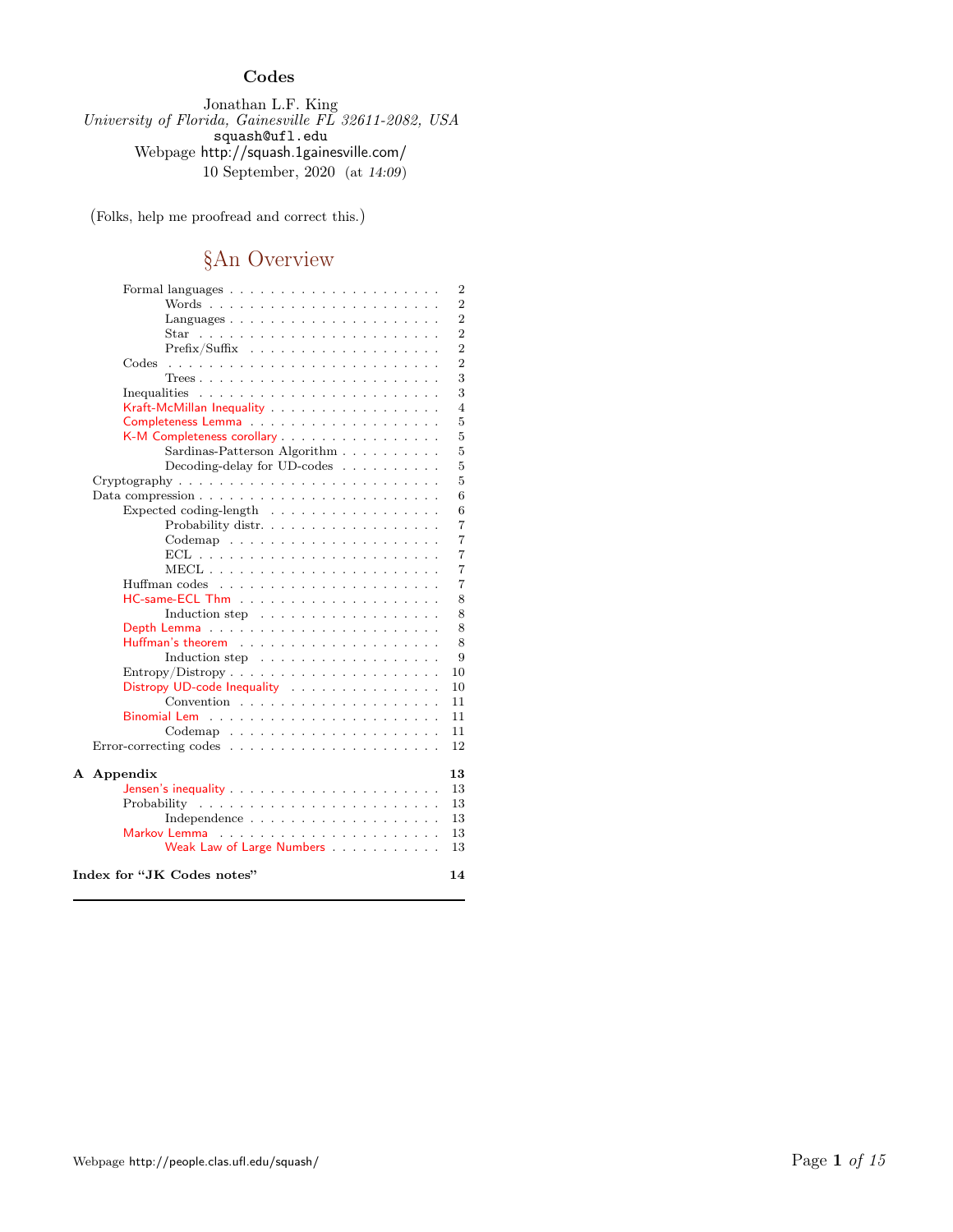#### Formal languages

**Words.** Use  $\varnothing$  for the empty set. An *alphabet* **G** is a non-empty set, whose members are called *letters*; usually  $2 \leq |\mathbf{G}| < \infty$ . A word (over an alphabet G) is a finite string of letters; Use  $G^*$  for the set of all words, and use  $\varepsilon$  for the *nullword*  $\varepsilon$ , the unique length-zero word. E.g if  $G = \{a, b\}$ , then  $G^*$  equals

$$
\{\varepsilon, \texttt{a}, \texttt{b}, \texttt{aa}, \texttt{ab}, \texttt{ba}, \texttt{bb}, \texttt{aaa}, \texttt{aab}, \ldots\}.
$$

Write  $G^+$  for  $G^* \setminus \{\varepsilon\}.$ 

Concatenation of words  $\mathbf{v},\mathbf{z} \in \mathbf{G}^{\star}$  is written  $\mathbf{v} \triangleright \mathbf{z}$ or just vz. Thus cat  $\triangleright$  nip = catnip. So  $G^*$  is a semigroup under concatenation, with  $\varepsilon$  the identity element. Use Len(v) or  $|v|$  for the *length* of word v, and have  $\mathbf{v} > 3$  mean that  $|\mathbf{v}| > 3$ . For *n* a natnum, let  $\mathbf{v}^n$  mean the concatenation  $\mathbf{v}\mathbf{v}$ .".  $\mathbf{v}$ . So  $\mathbf{v}^0 = \boldsymbol{\varepsilon}$ .

**Languages.** A "language over alphabet  $G$ " is a subset  $\mathcal{L} \subset \mathbf{G}^*$ . Here are six distinct languages over alphabet  $\{a, b, \ldots, z\}$ :

$$
\varnothing = \{\}, \{\varepsilon\}, \{\texttt{catnip}\}, \{\texttt{cat,nip}\}, \{\varepsilon, \texttt{cat,nip}\}\
$$
  
and {bc, bac, baac, baaac,...} = {ba<sup>n</sup>c}<sub>n=0</sub><sup>\infty</sup>.

The first five are finite languages, having cardinalities  $0, 1, 1, 2, 3$ . Call  $\varnothing$  the **void language** and call  $\{\varepsilon\}$  the *nullword language*. The "concatenation of languages"  $\mathcal{K}, \mathcal{L} \subset \mathbf{G}^{\star}$  is

$$
\mathcal{KL} = \mathcal{K} \triangleright \mathcal{L} \quad := \quad \{ \mathbf{v} \triangleright \mathbf{w} \mid \mathbf{v} \in \mathcal{K} \text{ and } \mathbf{w} \in \mathcal{L} \}.
$$

 $\begin{array}{ll} [\text{So } \varnothing \triangleright \mathcal{L} = \varnothing = \mathcal{L} \triangleright \varnothing \text{ and } \{\varepsilon\} \triangleright \mathcal{L} = \mathcal{L} = \mathcal{L} \triangleright \{\varepsilon\}]. \end{array}$  Let  $\mathcal{L}^n$  mean  $\mathcal{LL}$  ....  $\mathcal{L}$ . Hence  $\mathcal{L}^0 = {\varepsilon},$  since the nullword language is the identity element for languageconcatenation. $\sqrt[6]{1}$ 

For languages  $\mathcal{K} \subset \mathcal{L}$ , language  $\mathcal{L}$  is an *extension* of K, and K is a **restriction** of  $\mathcal{L}$ .

 $\mathbb{L}\, , \triangleright, \, \{\varepsilon\}$ ).

Of course, we also have the two commutative semigroups  $(L, \cup, \varnothing)$  and  $(L, \cap, G^{\star}).$ 

**Star.** Define the **Kleene star** operator by

$$
\mathcal{L}^\star \quad := \quad \bigcup\nolimits_{n=0}^\infty \mathcal{L}^n
$$

.

[Language  $\mathcal{L}^*$  is the minimal extension of  $\mathcal L$  which is sealed (closed) under finite concatenation of words. Since  $\mathcal{L}^*$  contains the concatenation of zero-many words,  $\mathcal{L}^*$  owns  $\varepsilon$ . In particular  $\varnothing^* = {\varepsilon} = {\varepsilon}^*$ . Similarly, the **Kleene plus** operator is

$$
\mathcal{L}^+ \quad := \quad \bigcup\nolimits_{n=1}^\infty \mathcal{L}^n \, .
$$

Hence  $[\epsilon \in \mathcal{L}^+] \Leftrightarrow [\epsilon \in \mathcal{L}] \Leftrightarrow [\mathcal{L}^+ = \mathcal{L}^*]$ . Each Kleene op is *idempotent*:  $[\mathcal{L}^{\star}]^{\star} = \mathcal{L}^{\star}$  and  $[\mathcal{L}^+]^+ = \mathcal{L}^+$ .

**Prefix/Suffix.** For words, say "**v** is a *prefix* of **w**" if there exists a word **z** with  $vz = w$ ; write  $v \preccurlyeq w$  for this relation. If, also,  $v \neq w$ , then v is a *proper prefix* of **w**, written **v**  $\prec$  **w**.

If  $\exists z \in G^*$  with  $zv = w$ , then "v is a suffix of w". [However, we have no special symbol for the relation.]

#### Codes

For the time being, a **code**  $\mathcal{C}$  means a non-void subset  $\mathcal{C} \subset \mathbf{G}^+$ ; usually  $2 \leq |\mathcal{C}| < \infty$ . [Occasionally it is convenient to consider collections C which might own  $\varepsilon$ . So if all we know is that  $C \subset \mathbf{G}^{\star}$ , then we call C a **nullishcode**. If we can later on prove that  $\mathcal{C} \not\supset \epsilon$ , then we'll have shown  $\mathcal{C}$  to be a code.]

Call  $\mathcal C$  a **block code** if all its codewords have the same length. E.g,  ${FBI, CIA}$  is a blockcode, whereas  $\{Go, Gators\}$  is not a blockcode, –although it is (see below) a prefixcode. [Caveat: "block code" is used with slightly different meanings in the literature. Perhaps constantlength code is a more accurate term.

A code  $\mathcal C$  is uniquely decodable (a UD-code) if each code-message  $z \in \mathcal{C}^*$  has a unique decomposition w.r.t C. That is, if words  $\mathbf{v}_i, \mathbf{w}_k \in \mathcal{C}$  satisfy

1.1: If 
$$
\mathbf{v}_1 \mathbf{v}_2 \dots \mathbf{v}_J = \mathbf{z} = \mathbf{w}_1 \mathbf{w}_2 \dots \mathbf{w}_K
$$
  
then  $J = K$  and  $\forall i: \mathbf{v}_i = \mathbf{w}_i$ .

A **prefix code** C (more accurately called a "prefixfree code") has no codeword being a proper prefix of another. Prefix-codes are UD-codes since, stronger than  $(1.1)$ , they have the **RI-UD** property (the "rightinfinite-UD property") that

<sup>&</sup>lt;sup> $\heartsuit$ 1</sup>Aside: We already knew that  $(G^{\star}, \triangleright, \varepsilon)$  is a [noncommutative] semigroup. And letting  $\mathbb{L}=\mathbb{L}_{\bf G}$  denote the set of all languages over G, this generalizes to a [non-commutative] semigroup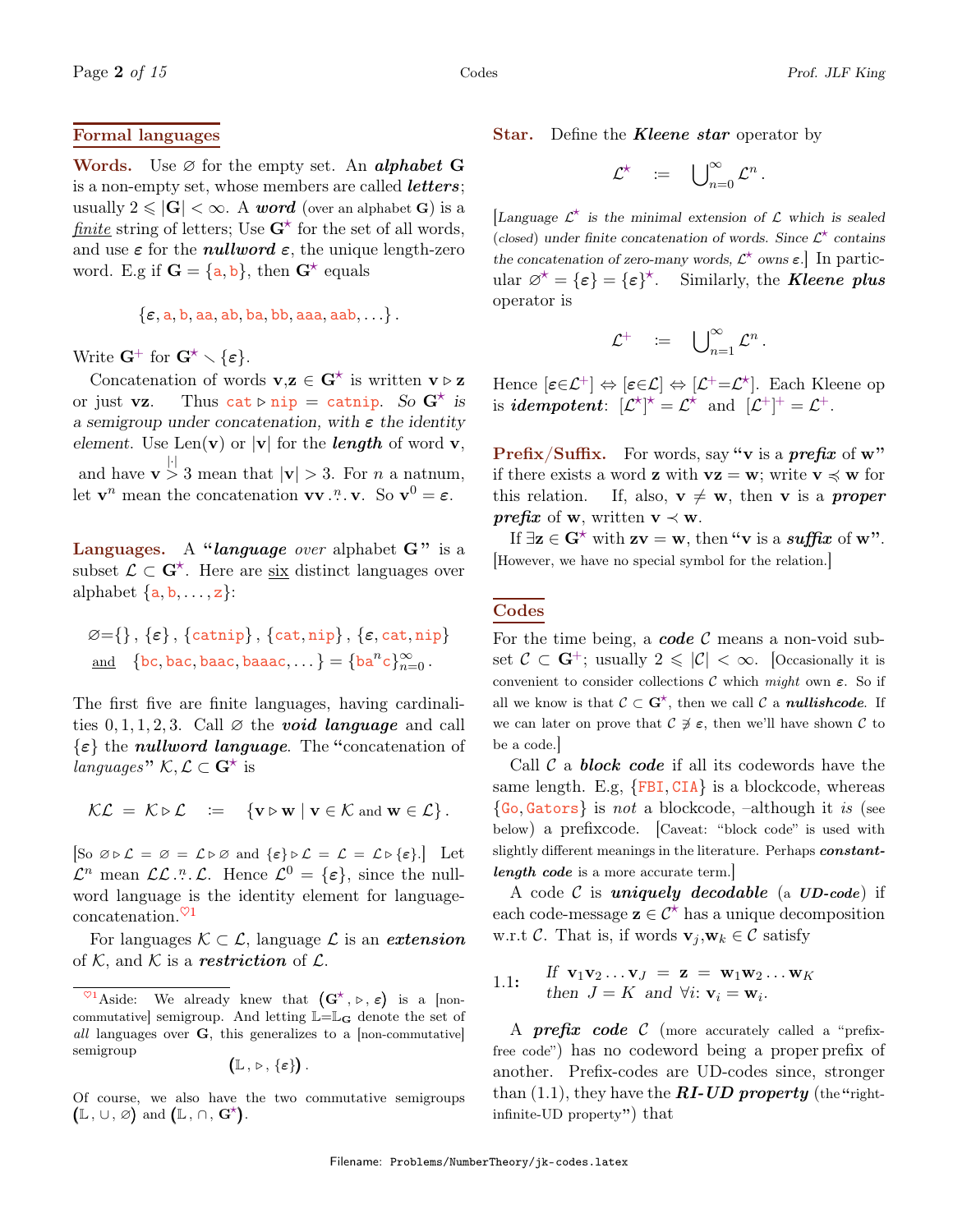1.2: 
$$
\begin{bmatrix} \mathbf{v}_1 \mathbf{v}_2 \mathbf{v}_3 \cdots = \mathbf{w}_1 \mathbf{w}_2 \mathbf{w}_3 \cdots \\ \text{with each } \mathbf{v}_j, \mathbf{w}_k \in \mathcal{C} \end{bmatrix} \Rightarrow \begin{bmatrix} \forall i \in \mathbb{Z}_+ \\ \mathbf{v}_i = \mathbf{w}_i \end{bmatrix}.
$$

We have these non-reversible implications

1.2': Block 
$$
\implies
$$
 Prefixcode  $\stackrel{*1}{\Longrightarrow}$  RI-UD  $\stackrel{*2}{\Longrightarrow}$  UD.

A code showing (∗2) non-reversible has these words

1.2": 
$$
\mathbf{v} \coloneqq \mathbf{b}
$$
,  $\mathbf{w} \coloneqq \mathbf{ba}$ ,  $\mathbf{z} \coloneqq \mathbf{aa}$ .

It is uniquely decodable ( $\mathbb{E}$ xer. E1), yet fails  $(1.2)$ , since **vzzz**  $\cdots$  equals **wzzz**  $\cdots$ . Finally, that  $(*1)$ is non-reversible will be shown by (1.5), the "Chris code".

A suffix code (no codeword is a proper suffix of another) is automatically a UD-code. Dually to  $(1.2')$  we have non-reversible implications

1.3': Block 
$$
\implies
$$
 Suffixcode  $\implies$  LI-UD  $\implies$  UD,

where a *left-infinite-UD-code* (a  $LI\text{-}UD\text{-}code$ ) satisfies

 $\int \cdots \mathbf{v}_{-2}\mathbf{v}_{-1} = \cdots \mathbf{w}_{-2}\mathbf{w}_{-1}$ with each  $\mathbf{v}_j, \mathbf{w}_k \in \mathcal{C}$  $\Big] \Rightarrow \Big[ \frac{\forall i \in \mathbb{Z}_{-} :}{\sim} \Big]$  $\mathbf{v}_i = \mathbf{w}_i$ 1.3:  $\begin{bmatrix} \cdots \mathbf{v}_{-2} \mathbf{v}_{-1} = \cdots \mathbf{w}_{-2} \mathbf{w}_{-1} \\ \vdots \end{bmatrix} \Rightarrow \begin{bmatrix} \forall i \in \mathbb{Z} - 1 \\ \vdots \end{bmatrix}$ .

Note  $(1.2'')$  is an example of a suffixcode which is not a prefixcode.

**Bi-infinite.** A bi- $\infty$  G-string  $\sigma$  can be viewed as a map  $\sigma: \mathbb{Z} \rightarrow \mathbb{G}$ . A C-parsing of  $\sigma$  is a sequence

$$
\cdots < k_{-2} < k_{-1} < k_0 < k_1 < k_2 < k_3 < \cdots
$$

of integers st. each substring  $\sigma|_{[k_\ell \dots k_{\ell+1})}$  is a codeword, that is, lies C. Write sequence  $(k_{\ell})_{\ell \in \mathbb{Z}}$  as  $\vec{k}$ .

Say that  $\mathcal C$  has the *bi-infinite-UD property* (is  $BI$ - $UD$ ) if

> Each bi- $\infty$  string  $\sigma$  which has a C-parsing, has only <u>one</u> C-parsing. I.e, with  $\vec{j}$  and  $\vec{k}$

two C-parsings of  $\sigma$ , then the sets  $\{j_i\}_{i\in\mathbb{Z}}$  and  ${k_\ell}_{\ell \in \mathbb{Z}}$  are equal. 1.4:

Slightly weaker, consider two parsings  $\vec{j}$  and  $\vec{k}$ , and let  $\mathbf{v}_{\ell} := \sigma \downharpoonleft_{[j_{\ell} \ldots j_{\ell+1})}$  and  $\mathbf{w}_{\ell} := \sigma \downharpoonright_{[k_{\ell} \ldots k_{\ell+1})}$ . The weak-BI-UD property asserts

> For each  $\sigma$  and parsings as above, there exists a translation  $T \in \mathbb{Z}$  so that:

1.4 weak:

$$
\forall \ell \in \mathbb{Z} : \quad \mathbf{v}_{\ell+T} = \mathbf{w}_{\ell} \, .
$$

(I.e, one parsing may be a shift of the other, but the codeword sequences are the same.)

Immediately,

1.4': BI-UD 
$$
\stackrel{*3}{\Longrightarrow}
$$
 weak-BI-UD  $\stackrel{*4}{\Longrightarrow}$   $\left[\begin{array}{c}\n\text{Both LI-UD} \\
\text{and RI-UD}\n\end{array}\right]$ .

The code  $\{bbbbb}$  produces  $\sigma = \cdots$  bbbb  $\cdots$ , which is its only bi- $\infty$  string. This  $\sigma$  has three parsings, since the cutpoints  $\vec{\jmath}$  can all be mod-3 congruent to -1 or 0 or 1. Yet each parsing yields the same codeword sequence, namely  $\cdots$  bbb bbb bbb  $\cdots$ . Hence (\*3) is not reversible.

The "Pirate code" {OH, HO} is trivially LI-UD and RI-UD, since it is a blockcode. Yet the Pirate code admits bi- $\infty$  string  $\cdots$  HOHOHOH which can be parsed  $\text{as } \cdots$  OH OH OH  $\cdots$  or as  $\cdots$  HO HO  $\cdots$ , two different codeword sequences. Yup; (\*4) ain't reversible either.

The "Chris code" (evidently a cry for help)

$$
1.5: \t\t \{S, SOS\}
$$

is BI-UD, since each occurrence of " $0$ " must lie in  $\vert$  SOS , and every other codeword must be  $\vert$  S . Not being a prefixcode, (1.5) proves (∗1) not reversible. [So (1.5) is neither a prefix nor suffix code, yet is UD.]

**Trees.** Here, a (rooted) **tree** is a set  $T$  of nodes, equipped with two operators:  $Root(T)$  is the rootnode of T. For each node  $v \in T$ , let Kids $(v)$  be the set of children of v. A node w is a **leaf-node** if: The set  $\text{Kids}(w)$  is empty. A tree has the property that, from the root-node, one can get to an arbitrary node, by applying the  $Kids(\cdot)$  operator finitely-many times.

Trees  $T$  and  $S$  are (tree-)isomorphic if there exists a bijection  $f: T \rightarrow S$  such that:

TI1: 
$$
f(\text{Root}(T)) = \text{Root}(S)
$$
.

TI 2: For each 
$$
v \in T
$$
:  
\n
$$
\{f(k) \mid k \in \text{Kids}(v)\} = \text{Kids}(f(v)).
$$

For a  $\Gamma \in \mathbb{Z}_+$ , a tree is  $\Gamma$ -bounded if each node has at most  $\Gamma$  many children. The tree is  $\Gamma$ -full if every node is either has no children [is a leaf-node], or has precisely  $\Gamma$  many children; otherwise, the tree is Γ-deficient.

#### Inequalities

Kraft proved (2a) for prefix-codes, as well as its converse, (2b). McMillan strengthened (2a) to UD-codes.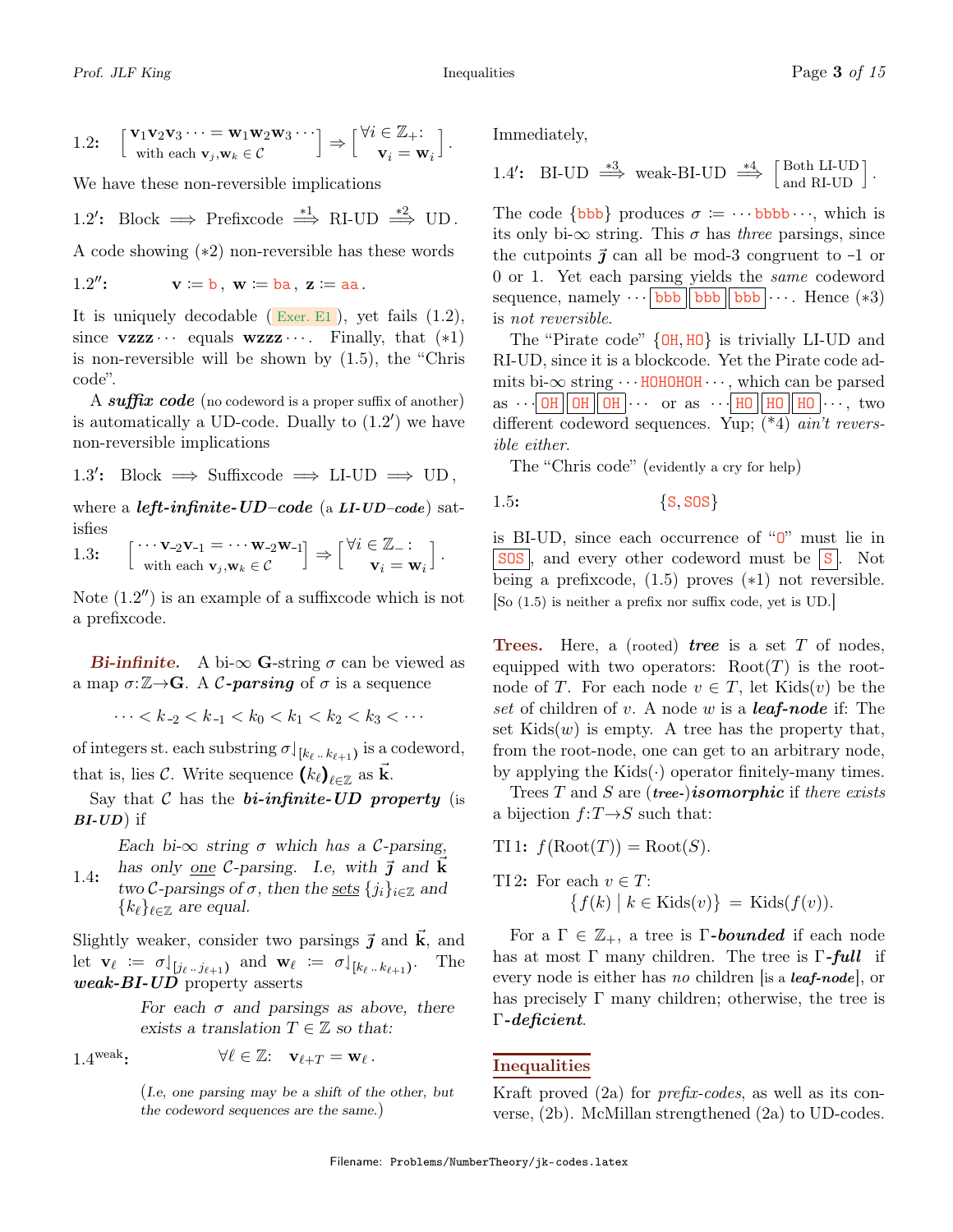2: Kraft-McMillan Inequality. Consider a countable code  $\mathcal C$  over finite alphabet **G**. If  $\mathcal C$  is a UD-code then

 $2a: \qquad \qquad \sum_{{\bf v}\in \mathcal{C}} 1/\Gamma^{\mathrm{Len}({\bf v})} \ \leqslant \ \ 1\,,$ 

where  $\Gamma$  is the number of letters in  $G$ . Conversely, consider posints  $\ell = (\ell_1, \ell_2, \ldots, \ell_R).$ 

If  $\sum_{j=1}^R 1/\Gamma^{\ell_j} \leq 1$  then there exists a prefix **G**-code  $C = (\mathbf{v}_1, \dots, \mathbf{v}_R)$  with each Len $(\mathbf{v}_i) = \ell_i$ . 2b:

The also result holds for infinite tuples  $\vec{\ell} = (\ell_1, \ell_2, \ell_3, \ldots, )$ that satisfy  $\left[\sum_{j=1}^{\infty}1/\Gamma^{\ell_j}\right]$  $\leqslant 1.$ 

*Exer. E2*. Give an example of a code,  $\mathcal{X}$ , that violates (2a). [So  $\mathcal X$  must fail to be UD.]

Defn. A code C is **weakly-UD** if the following holds. For each posint N and words  $\mathbf{v}_i, \mathbf{w}_i \in \mathcal{C}$ :

1.1':  

$$
\text{If } \mathbf{v}_1 \mathbf{v}_2 \dots \mathbf{v}_N = \mathbf{w}_1 \mathbf{w}_2 \dots \mathbf{w}_N
$$
  
then  $\forall i: \mathbf{v}_i = \mathbf{w}_i$ .

Contrast this with the (1.1) defn of  $\overline{UD}$ .

*Exer.* E<sub>3</sub>. POSTING RACE: Who can be the first to post a code which is weakly-UD, but not UD?  $\Box$ 

Preliminaries for (2a). The below proof uses  $S_{n,\ell}$ , the number of length- $\ell$  strings which are concatenations of *n* many codewords. E.g, consider a code  $\mathcal{C} = {\mathbf{v}, \mathbf{w}, \mathbf{z}}$ have lengths 5, 7, 8, respectively.

$$
S_{1,15} = |\varnothing| = 0.
$$
  $S_{2,15} = |\{\mathbf{w}\mathbf{z}, \mathbf{z}\mathbf{w}\}| = ?$   
\n $S_{3,15} = |\{\mathbf{v}\mathbf{v}\mathbf{v}\}| = 1.$   $S_{4,15} = |\varnothing| = 0.$ 

Indeed,  $S_{n,15}$  is zero for each  $n \geq 4$ . As for  $S_{2,15}$ : If  $wz = zw$  then  $S_{2,15} = 1$ , else  $S_{2,15} = 2$ .

**Proof of**  $(2a)$ . WLOGenerality, C is finite. (Exer. E4) With  $\Gamma := |G|$ , our goal is

 $2a'$ :  $\sum_{\mathbf{v}\in\mathcal{C}}1/\Gamma^{\mathrm{Len}(\mathbf{v})} \ \leqslant \ 1$ .  $\prime$ :

WELOG, suppose the shortest and longest words in  $\mathcal C$ have lengths 3 and 7. For  $n = 1, 2, \ldots$ , each string

in  $\mathcal{C}^n$  has a length,  $\ell$ , in [3n .. 7n]; let  $S_{n,\ell}$  be the number of such strings. Certainly  $S_{n,\ell} \leqslant \Gamma^{\ell}$ , the number of all length- $\ell$  strings over **G**. So the "generating" function" 7n

$$
F_n(x) \quad := \quad \sum_{\ell=3n}^n [S_{n,\ell} \cdot x^{\ell}]
$$

satisfies, for  $x > 0$ , that  $F_n(x) \leq \sum_{\ell=3n}^{7n} \Gamma^{\ell} \cdot x^{\ell}$ . Thus

$$
*\colon F_n(\tfrac{1}{\Gamma}) \leqslant \sum_{\ell=3n}^{7n} \Gamma^{\ell} \cdot \tfrac{1}{\Gamma^{\ell}} \stackrel{\text{note}}{=} 1 + 7n - 3n \stackrel{\text{note}}{\leqslant} 5n,
$$

for each posint  $n$ .

Using uniqueness. Fix n and an  $\ell \in [3n \ldots 7n]$ . The coefficient of  $x^{\ell}$  in  $[F_1(x)]^n$  is the number of C-n-parsings of length- $\ell$  strings, whereas  $S_{n,\ell}$  is the number of length- $\ell$  strings which admit a C-n-parsing.

The UD-hypothesis [actually, only "weakly-UD" is being used] says these two numbers are equal. Hence our two polynomials are equal,

$$
[F_1(x)]^n = F_n(x). \text{ So (*) implies}
$$

$$
[F_1(\frac{1}{\Gamma})]^n \leq 5n.
$$

The LhS is exponential in  $n$ , whilst the RhS is linear. Thus  $F_1(\frac{1}{\Gamma})$  $(\frac{1}{\Gamma}) \leq 1$ . Finally, observe that  $F_1(\frac{1}{\Gamma})$  $(\frac{1}{\Gamma})$  is a rewriting of  $LhS(2a)$ .

**Proof of** (2b). We'll show the idea for  $\Gamma = 2$ . Arrange the lengths as  $\ell_1 \leq \ell_2 \leq \ldots \leq \ell_R$ . On the full binarytree of depth  $D \coloneqq \ell_R$ , put weight  $1/2^D$  on each leafnode. All the nodes start as free; we will iteratively mark some as **busy** as we create words  $v_1, v_2, \ldots$  Call a node very-free if it and all its children are free, i.e not busy.

Let  $\mathbf{v}_1$  be the leftmost path down to depth  $\ell_1$ ; so  $\mathbf{v}_1 = 000 \cdot \ell_1$ . 0. Mark  $\mathbf{v}_1$  and all its children as busy. This action creates busy *leaf*-nodes of total weight.

$$
2^{D-\ell_1} \cdot \frac{1}{2^D} \stackrel{\text{note}}{=} 1/2^{\ell_1}.
$$

With  $d := \ell_1$ , note that

∗: Each free node at depth >d is very-free.

Let  $v_2$  be the leftmost path to a free node at depth  $\ell_2$ . [So **v**<sub>2</sub> has  $\ell_1$  − 1 many 0s, then a 1, then  $\ell_2$  −  $\ell_1$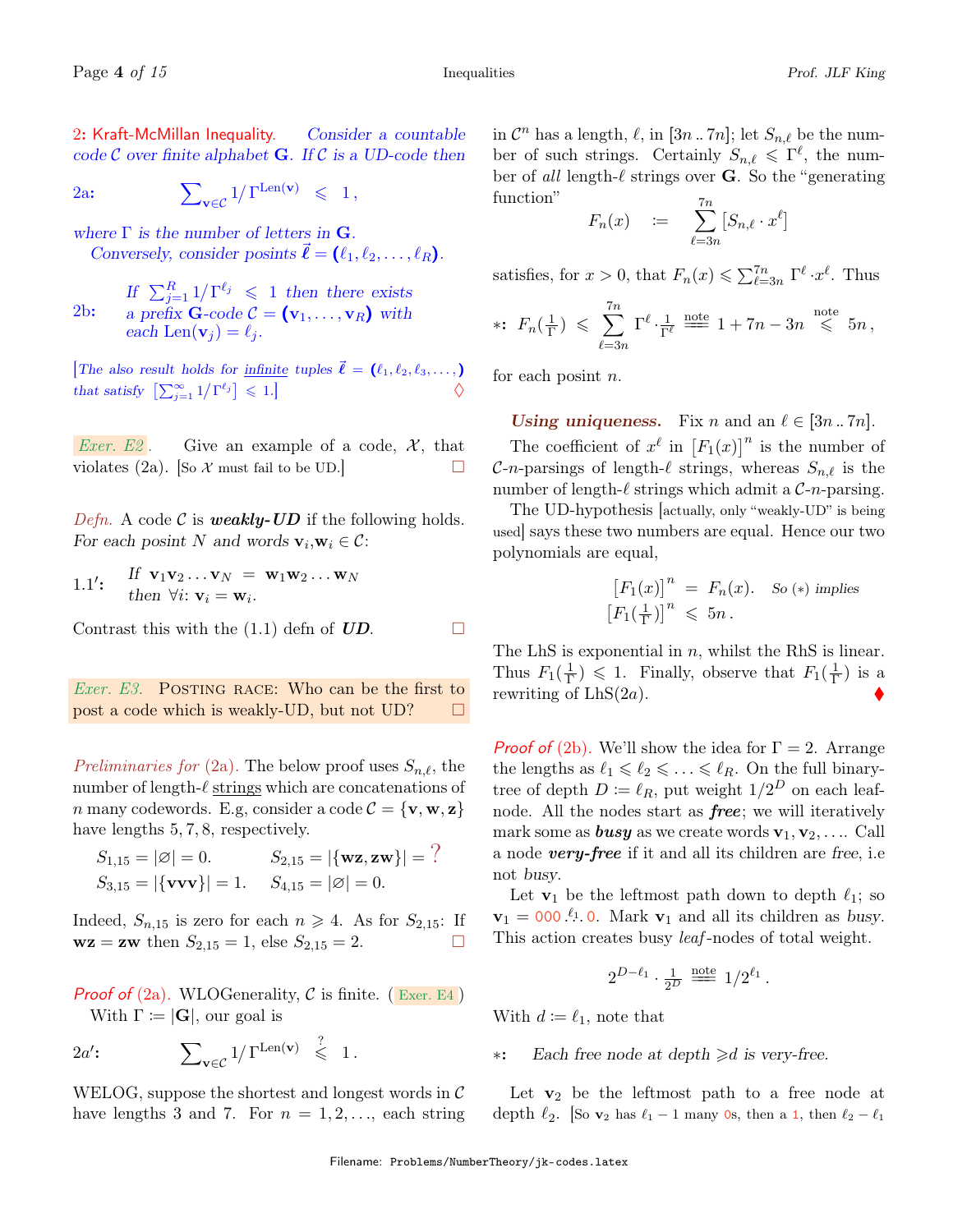many  $\delta$ s. Mark  $\mathbf{v}_2$  and its descendants as busy. Now the total weight of busy leaf-nodes is

$$
\frac{1}{2^{\ell_1}}\,+\,\frac{1}{2^{\ell_2}}
$$

.

Moreover, with  $d := \ell_2$ , note  $(*)$  holds, since  $\ell_2 \geq \ell_1$ .

We'd like to continue using depth  $\ell_3$ , depth  $\ell_4, \ldots$ , depth  $\ell_k, \ldots$ . The only obstruction at a stage k, is if there is <u>no</u> free node at depth  $\ell_k$ . But the total leaf-weight we've used up so far, is

$$
W\ :=\ \sum\nolimits_{j=1}^{k-1}1/\,2^{\ell_j}\,.
$$

Since this sum is strictly less than 1, there exists a free-node at depth  $\ell_{k-1}$ . (Indeed, the number of such free-nodes is precisely  $[1 - W]/2^{k-1}$ .) Finally, since  $\ell_k \geq \ell_{k-1}$ , there is certainly a free-node at depth  $\ell_k$ .  $\blacklozenge$ 

2c: Defn. For a Γ-code with lengths  $\vec{\ell} = (\ell_1, \ldots, \ell_R),$ use

$$
\Sigma(\vec{\ell}) \coloneqq \Sigma_{\Gamma}(\vec{\ell}) \coloneqq \sum_{j=1}^{R} 1/\Gamma^{\ell_j}
$$

for its  $Kraft-sum$ . Kraft's thm says  $-if$  the code is UD– that  $\Sigma(\vec{\ell}) \leq 1$ . If equality, then the code [ditto the tuple] is complete, otherwise it is redundant; more precisely,  $\Gamma$ -complete and  $\Gamma$ -redundant.

Given tuples  $\vec{\ell} = (\ell_1, \ldots, \ell_N)$  and  $\vec{s} = (s_1, \ldots, s_R)$ , write  $\vec{\ell} \preccurlyeq \vec{s}$  if  $N=R$  and  $[\forall j: \ell_j \leq s_j]$ . Write  $\vec{\ell} \prec \vec{s}$ if  $\vec{l} \preccurlyeq \vec{s}$  yet  $\vec{l} \neq \vec{s}$ . [Ditto for  $\infty$  tuples.] Note  $\vec{l} \preccurlyeq \vec{s}$ implies  $\Sigma(\ell) \geqslant \Sigma(\vec{s})$ 

*Exer. E5.* A finite  $\Gamma$ -bounded tree T with R many leaves, yields a length-spectrum  $\vec{\ell} = (\ell_1, \ldots, \ell_R);$  so terms "Γ-complete" and "Γ-redundant" makes sense for the tree. Prove:

2d: Completeness Lemma. A finite  $\Gamma$ -bounded tree,  $T$ , is  $\Gamma$ -complete IFF it is  $\Gamma$ -full.

In (2e), below, we first consider only *binary* prefixcodes;  $\Gamma = 2$ .

2e: K-M Completeness corollary. If finite tuple  $\vec{s}$  has  $\Sigma(\vec{s}) \leq 1$ , then there exists a complete prefix-code with tuple  $\ell \preccurlyeq \vec{s}$ .

**Proof.** We need but produce a complete  $\vec{\ell} \preccurlyeq \vec{s}$ , since Kraft's thm will hand us a prefix-code with lengths  $\vec{\ell}$ .

It suffices, given a redundant  $\vec{s}$ , to produce an  $\vec{l} \prec \vec{s}$ with  $\Sigma(\vec{\ell}) \leq 1$ . After all, there are only finitely-many tuples  $\prec$ **s**, so iterating will eventually halt, at a complete tuple.

WLOG,  $T \coloneqq s_1$  is a max-length in  $\vec{s}$ ; so each  $1/2^{s_j}$ is a multiple of  $1/2^T$ , hence so is  $\Sigma(\vec{s})$ . As  $\vec{s}$  is redundant, the  $gap \ 1 - \Sigma(\vec{s})$  dominates  $1/2^T$ . So define  $\vec{\ell}$ by  $\ell_2 := s_2, \ldots, \ell_R := s_R$ , and  $\ell_1 := s_1 - 1$ .

*Exer. E6.* POSTING RACE: Does  $(2e)$  hold for larger alphabet-sizes? If so, how does the proof need to be modified?  $\Box$ 

Exer. E7. POSTING RACE: A block code is an example of a  $prefix/suffix-code$ , i.e, both. (Dis)Prove: There exists a complete prefix/suffix-code  $\mathcal C$  whose lengthspectrum is not constant.  $\Box$ 

Sardinas-Patterson Algorithm. An example of a UD-code [indeed, it is a suffixcode], for which the SarPat algorithm eventually cycles (as it must), but not with the empty prefix-list, is

$$
\{bc, b, Xc, cX\}.
$$

 $(On hold...)$ 

Decoding-delay for UD-codes. Consider a long word **w** which is the initial part...  $(On hold...)$ 

## Cryptography

Affine codes. Breaking affine codes with known/chosen plaintext.

Diffie-Hellman and El Gamal.

RSA. Pollard- $\rho$  algorithm and Floyd cycle-finding alg..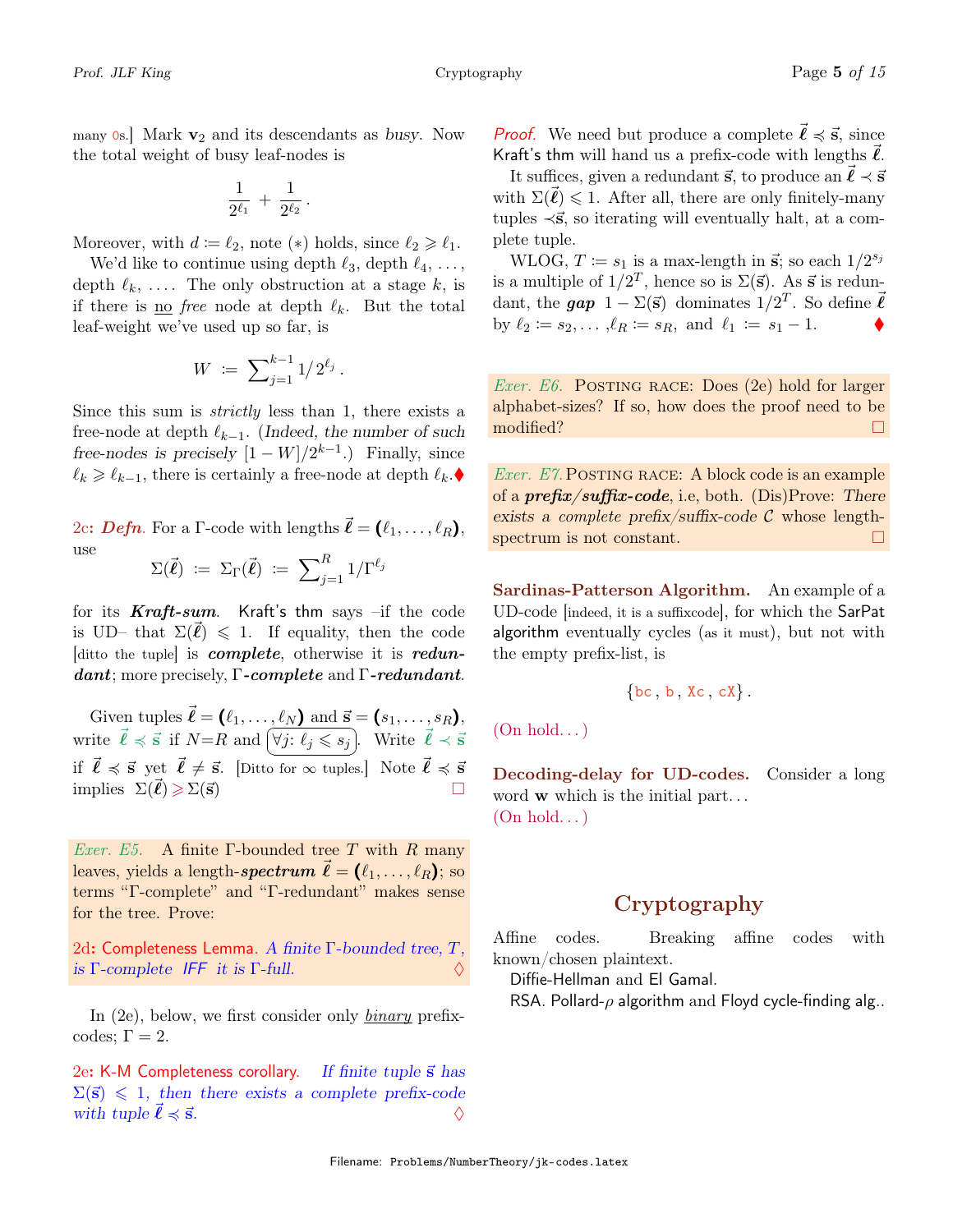## Data compression

[Huffman codes. Source coding. In Spring2019: Skipped Ziv-Lempel.]

### Expected coding-length

The binary numeral for posint K has form  $1\text{Bits}(K)$ , where Bits(K) is a  $\{0, 1\}$ -word. E.g, Bits(23) = 0111 because Binary(23) = 10111. Also Bits(3) = 1 and Bits(2) = 0 and Bits(1) =  $\varepsilon$ , the nullword. Let

 $|K|_{\text{Bit}} := |\text{Bits}(K)| \cdot \frac{S_0}{\text{and}} \frac{|23|_{\text{Bit}}}{1|_{\text{Dist}}} = 0}$ and  $|1|_{\text{Bit}} = 0$ .

With  $n \coloneqq |K|_{\text{Bit}}$ , then,  $2^{n+1} > K \geq 2^n$ .

Exer.E8.Posting RACE: Produce an infinite prefix-code  $C = {\mathbf{v}_1, \mathbf{v}_2, \mathbf{v}_3, \ldots}$  such that  $\lim_{K \to \infty}$  $|{\bf v}_K|$  $|K|_{\rm{Bit}}$  $= 1.$   $\Box$ 

*Exer.E8.1.* Infinite prefix-code  $\mathcal{C} = {\mathbf{w}_1, \mathbf{w}_2, \ldots}$  has the property that each

 $|\mathbf{w}_K| \leqslant |K|_{\text{Bit}} + f(|K|_{\text{Bit}}),$ 

where  $f: \mathbb{Z}_+ \to \mathbb{N}$ . Prove that  $\lim_{n \to \infty} f(n) = \infty$ , using that  $\mathcal C$  satisfies the Kraft inequality.

*Exer.E8.2.* (Dis)Prove:  $\exists$  prefix code  $C = \{w_1, w_2, ...\}$ satisfying (†), with  $f(n) \leq \text{Const} + [1.007] \cdot \log(n)$ .  $\Box$ 

Exer.E8.3. (Dis)Prove:  $\exists$  prefcode { $\mathbf{w}_1, \mathbf{w}_2, \ldots$ } with  $\lim_{K \to \infty} \frac{|\mathbf{w}_K|}{|K|_{\text{B}}}$  $\frac{|\mathbf{w}_K|}{|K|_{\text{Bit}}}$  = 1 and subseq  $K_1 < K_2 < \dots$  with each  $|\mathbf{w}_{K_{\ell}}| \leqslant |K_{\ell}|_{\text{Bit}} + 99.$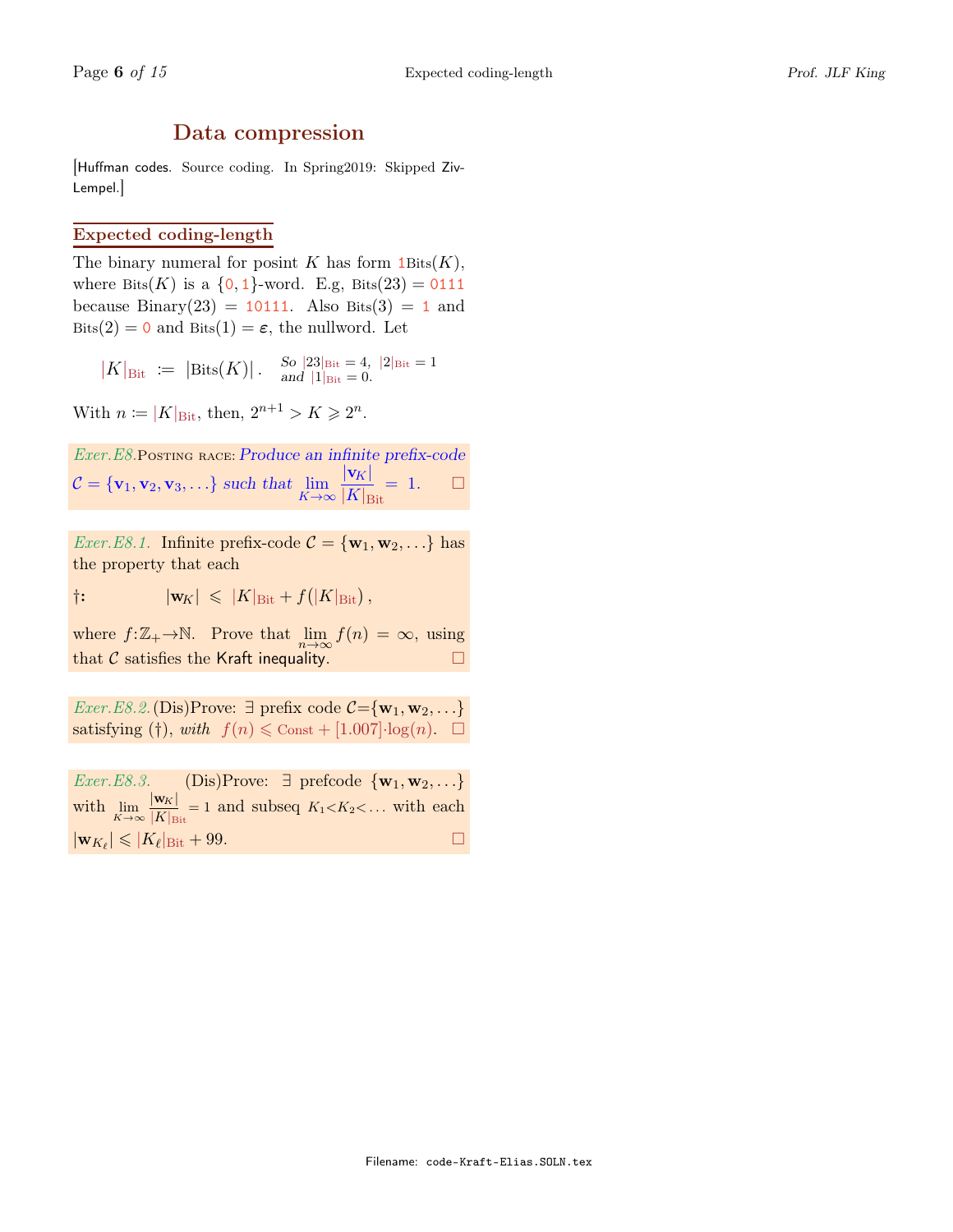**Probability distr.** A *probability distribution* on a codeword-set C is a map  $P:\mathcal{C}\rightarrow[0,1]$  st.

3a: 
$$
\sum_{\mathbf{v}\in\mathcal{C}} P(\mathbf{v}) = 1.
$$

We will usually discard from the code all probabilityzero words. In practice, then, a "probability distribution" is a map  $P:\mathcal{C}\rightarrow(0,1)$  fulfilling (3a)

The expected  $\sqrt{2}$  coding length of C is

3b: 
$$
\operatorname{ECL}(\mathcal{C}) \ := \ \sum_{\mathbf{v} \in \mathcal{C}} P(\mathbf{v}) \cdot \operatorname{Len}(\mathbf{v}).
$$

E.g, consider code  $\mathcal{C} \coloneqq \{ \mathbf{w}_1, \dots, \mathbf{w}_4 \}$  where

$$
3c: \quad \mathbf{w}_1 \coloneqq 00 \,, \; \mathbf{w}_2 \coloneqq 010 \,, \; \mathbf{w}_3 \coloneqq 011 \,, \; \mathbf{w}_4 \coloneqq 1 \,,
$$

where  $P(\mathbf{w}_4) = \frac{1}{2}$ , and the other three words have probability  $\frac{1}{6}$ . Then ECL(C) is then

$$
\frac{1}{2} \cdot 1 + \frac{1}{6} \cdot [2 + 3 + 3] = \frac{11}{6}.
$$

Codemap. A source alphabet  $\Omega$ , also called a "message set", might be

$$
\{a,b,\ldots,z,\ldots,\mathit{Space}\}\,,
$$

or might be  $\{\texttt{tank}, \texttt{ship}, \dots, \texttt{plane}\}$ . Fixing a  $code$ alphabet G, a map  $f:\Omega \rightarrow G^+$  is a codemap (or cipher) if

- $i: f$  is injective, and
- ii:  $C := \text{Range}(f)$  is a code. [Phrased this way, so that if we change our defn of "code" for a given context, then the defin of *codemap* changes with it.

Every adjective applying to a code, also applies to a codemap; e.g, "a  $block/prefix/UD$  codemap".

ECL. Consider a [finite or countably-infinite] message set  $\Omega$  and a probability distribution  $P:\Omega \rightarrow [0, 1]$ . A codemap  $f:\Omega \rightarrow G^+$  puts a probability-distribution on  $\mathcal{C} \coloneqq \text{Range}(f)$  by assigning, for  $\mathbf{w} \in \mathcal{C}$ ,

4a:  $P(\mathbf{w}) := P(f^{-1}(\mathbf{w}))$ .

Thus the code has an expected coding-length, which we may write as

 $\text{ECL}(\mathcal{C})$  or  $\text{ECL}(f)$ .

**MECL.** Use **MECL** for Minimum ECL. Consider a *finite* prob-vector  $\vec{\mathbf{p}} = (p_1, \ldots, p_L)$ . A code [for the moment, assume a binary code  $\mathcal{C} = (\mathbf{v}_1, \dots, \mathbf{v}_L)$  has

$$
3b': \qquad \mathrm{ECL}(\mathcal{C}) = \sum_{j=1}^{L} p_j \cdot \mathrm{Len}(\mathbf{v}_j).
$$

The minimum of  $(3b')$  taken over all prefix-codes, or over all UD-codes, we will call

4b: PC-MECL( $\vec{p}$ ) and UD-MECL( $\vec{p}$ ),

respectively. Evidently

4c: PC-MECL(
$$
\vec{p}
$$
)  $\geq$  UD-MECL( $\vec{p}$ )

since, for UD-codes, we are taking a minimum over the larger collection of codes. By the way, I'll sometimes use MECL( $\vec{p}$ ) as a synonym for UD-MECL( $\vec{p}$ ).

The minimum in (3b') depends on  $\Gamma := |\mathbf{G}|$ , the number of letters in our code alphabet. [We can compress English more by coding into a 3-letter alphabet, rather than a 2-letter alphabet.] To indicate the dependency on cardinality  $\Gamma$ , we may write

4d: PC-MECL<sub>Γ</sub>(
$$
\vec{p}
$$
) and UD-MECL<sub>Γ</sub>( $\vec{p}$ ).

### Huffman codes

(Binary HCs will be described in class.)

Interpret a tuple such as  $(3.41:B.5:C)$  as putting prob-distribution  $\left(\frac{3}{9}\right)$  $\frac{3}{9}, \frac{1}{9}$  $\frac{1}{9}, \frac{5}{9}$  $\frac{5}{9}$ ) on letters  $(A, B, C)$ ; the 9 is the sum of the *weights*,  $3 + 1 + 5$ .

Our convention is that the branch going up-right is labeled with bit  $\mathbf{0}$ , and the down-right with bit 1.

Non-uniqueness of Huffman Codes. Frequency-tuple  $F := (1:A1:B1:C1:D)$  admits HC



But F also admits each other permutation of  ${A, B, C, D}$  being attached to those leaves. So this Freq-tuple admits several HCs.

5a:

 $\sqrt[6]{2}$ "Expected" is what probabilists use for "average".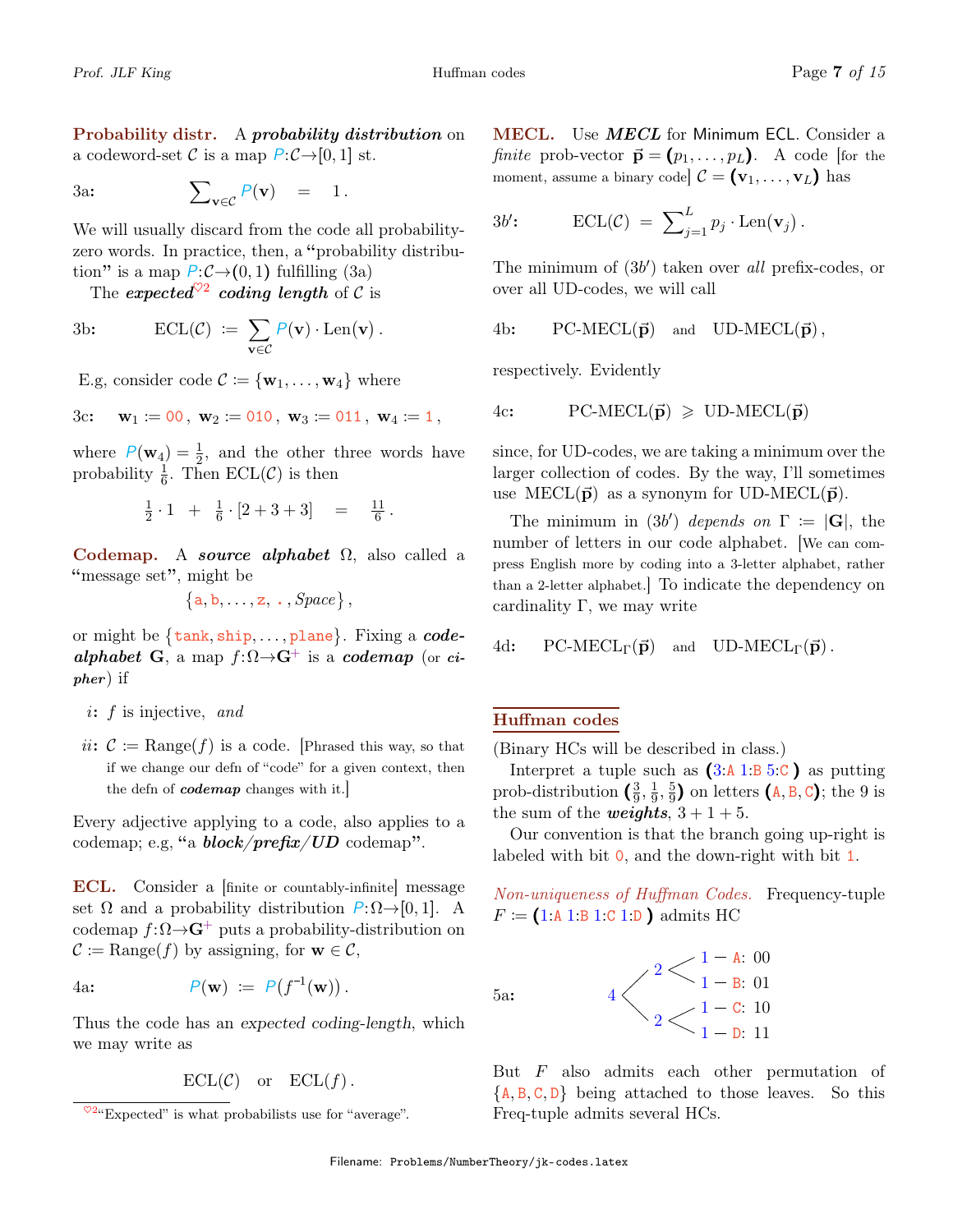For a more interesting example, consider Frequency-tuple  $F' := (1:A1:B2:C2:D14:E)$ . This admits  $HC C_1$ :



So  $20 \text{·}ECL(\mathcal{C}_1)$  equals Weight WordLen Count

$$
\overbrace{1 \cdot 4 \cdot 2}^{\text{B,A}} + \overbrace{2 \cdot 3 \cdot 1}^{\text{C}} + \overbrace{2 \cdot 2 \cdot 1}^{\text{D}} + \overbrace{14 \cdot 1 \cdot 1}^{\text{E}} = 32.
$$

Thus  $\text{ECL}(\mathcal{C}_1) = \frac{32}{20} = \frac{8}{5}$  $\frac{8}{5}$  bits-per-letter.

Our  $F'$  also admits HC  $C_2$ :



Thus  $20$ ·ECL $(\mathcal{C}_2)$  equals

$$
\overbrace{1 \cdot 3 \cdot 2}^{\text{B,A}} + \overbrace{2 \cdot 3 \cdot 2}^{\text{D,C}} + \overbrace{14 \cdot 1 \cdot 1}^{\text{E}} = 32.
$$

We see that  $\text{ECL}(\mathcal{C}_2) = \text{ECL}(\mathcal{C}_1)$ . It is worth noticing that codes  $C_1$  and  $C_2$  are not only different, they are not even tree-isomorphic.

6: HC-same-ECL Thm. Fix a probability L-vec  $\vec{p}$ , with  $L \geqslant 2$ . Then all  $\vec{p}$ -HCs have the same ECL.  $\diamond$ 

**Proof.** We proceed by induction on  $L$ , with proposition

For every prob. L-vec  $\vec{q}$ : Each two  $\vec{q}$ -HCs have the same ECL.  $R(L)$ :

The base  $L=2$  case is easy, since the only Huffmantree is  $\text{Root} \leq \frac{\text{Prob}}{\text{Prob}}$  whose ECL is 1.

**Induction step.** Fix an  $L \ge 3$  st.  $R(L-1)$ .

Let  $J \coloneqq L-2$ . Given  $\vec{p}$ , let  $\alpha, \beta$  denote its two lowest probabilities, <sup> $\heartsuit$ 3</sup> and write  $\vec{p}$  as  $(\alpha, \beta, p_1, \ldots, p_J)$ .

Consider two HCs,  $\mathcal C$  and  $\mathcal X$ , with length-spectra that I have written above and below  $\vec{p}$ , here.

$$
\begin{array}{ccccc}\n\mathcal{C} : & D & D & d_1 & d_2 & \dots & d_J \\
\hline\n\left(\alpha, \beta, p_1, p_2, \dots, p_J\right) \\
\mathcal{X} : & Y & Y & y_1 & y_2 & \dots & y_J.\n\end{array}
$$

So code  $\mathcal C$  assigns length- $D$  codewords to the first two nodes it joins, which have probs  $\alpha$  and  $\beta$ . Computing

$$
\begin{array}{rcl}\n\text{ECL}(\mathcal{C}) & = & D \cdot \alpha + D \cdot \beta + \sum_{i=1}^{J} [d_i \cdot p_i]; \\
\text{ECL}(\mathcal{X}) & = & Y \cdot \alpha + Y \cdot \beta + \sum_{i=1}^{J} [y_i \cdot p_i].\n\end{array}
$$

After joining two nodes, the codes now recursively act on  $\vec{\mathbf{q}} := (\alpha + \beta, p_1, p_2, \ldots, p_J)$  and assign lengthspectra as follows:

C: 
$$
D-1
$$
 d<sub>1</sub> d<sub>2</sub> ... d<sub>J</sub>  
\n( $\alpha+\beta, p_1, p_2, ..., p_J$ )  
\nX:  $Y-1$  y<sub>1</sub> y<sub>2</sub> ... y<sub>J</sub>.

Since  $\vec{q}$  is an [L−1]-vector, proposition  $R(L-1)$  says that the above two ECLs are equal, i.e

$$
\begin{aligned} \n\ddagger: \quad & [D-1] \cdot [\alpha + \beta] + \sum_{i=1}^{J} [d_i \cdot p_i] \\ \n&= [Y-1] \cdot [\alpha + \beta] + \sum_{i=1}^{J} [y_i \cdot p_i]. \n\end{aligned}
$$

And this implies equality in the two RhSs of  $(\dagger)$ .

7a: Depth Lemma. Fix a probability L-vector  $\vec{p}$ , and a  $\vec{p}$ –PC-MECL. Consider two leaf-nodes with probabilities  $\alpha$  and  $\alpha'$ , at depths D and D', respectively. If  $\alpha > \alpha'$ , then necessarily  $D \leq D'$ .  $\Diamond$ 

*Exer. E9*. Prove the above Depth Lemma.  $\Box$ 

7b: Huffman's theorem.

i: HCs are PC-MECLs.

ii: 
$$
HCs
$$
 are UD-MECLs.  $\Diamond$ 

<sup>&</sup>lt;sup> $\heartsuit$ 3</sup>They might be equal; indeed, perhaps  $\beta = \alpha$ , with 8 nodes all having probability  $\alpha$ . We are not picking two nodes; we are picking two probabilities. In particular, I am not assuming that HCs  $\mathcal C$  and  $\mathcal X$  join the same two nodes, at the first step.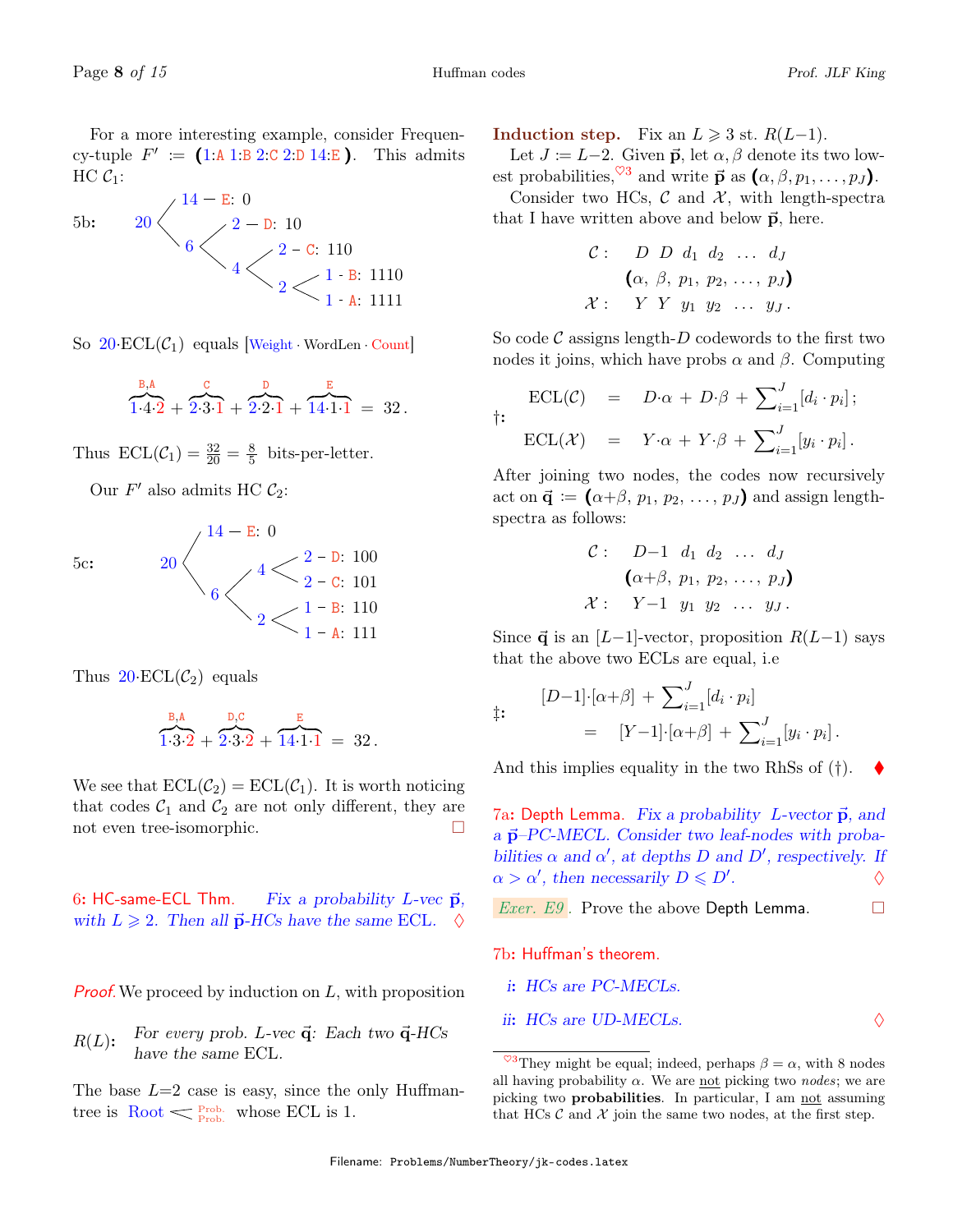**Pf of (i).** We induct on  $L$ , with proposition

Each probability L-vector  $\vec{q}$ , admits a Huffman Code which is a PC-MECL.  $HUFF(L):$ 

The base  $L=2$  case is immediate, since the only tree is Root  $\leq \frac{Prob}{Prob}$ , which is a Huffman-tree.

Induction step. Fix an  $L \geq 3$  st. HUFF(L-1). Fix  $\vec{p}$ , a prob. L-vector, and consider a  $\vec{p}$ –PC-MECL, viewed as a tree.

Let  $\alpha \leq \beta$  denote the two smallest probabilities of  $\vec{p}$ . At the tree's deepest level, D, consider two joined leafnodes, and call their probabilities x and y. It suffices to show:

We can permute the probabilities of the leaves, without changing the ECL, so that, now, these two nodes have probabilities  $\alpha$  and  $\beta$ . ∗:

For then, we collapse these two into a single node, producing prob.-vec  $\vec{\mathbf{q}} := (\alpha+\beta, p_2, p_3, \ldots, p_{L-1}).$ By the induction hypothesis, there is a  $\vec{q}$ -HC which is a  $\vec{q}$ -PC-MECL. Expanding the collapsed node back into  $\langle \rangle_{\beta}^{\alpha}$  automatically produces a Huffmantree<sup> $\heartsuit$ 4</sup>. which is a  $\vec{p}$ -PC-MECL. And all HCs have the same ECL, by (6).

**Establishing** (\*). If  $x = \alpha$ , then leave that leafnode alone. Otherwise,  $x > \alpha$ . Now the Depth Lemma, (7a), says that  $\alpha$  can't be shallower than x, so [since x is at max depth], every  $\alpha$ -node has to be at D, the deepest level. Switch some  $\alpha$ -leaf with our x-leaf.

This does not change the ECL, since the nodes are at the same depth.

Now our joined-pair is  $\angle \mathcal{Q}$ . Do the same operation with y w.r.t  $\beta$ . Now our joined-pair is  $\langle \frac{\alpha}{\beta}, \frac{\alpha}{\beta}, \frac{\alpha}{\beta}, \frac{\alpha}{\beta}, \frac{\alpha}{\beta}, \frac{\alpha}{\beta} \rangle$ as desired.

Exer. E10. Prove (ii), that every HC is a UD-MECL.  $\Box$ 

*Pf of* (ii), (E10). Fix  $\vec{p}$  and a  $\vec{p}$ –UD-MECL; write its length-spectrum as  $\vec{\ell} = (\ell_1, \ldots, \ell_R)$ . By Kraft's thm, there is a PC-code with the same spectrum hence, when assigned to the same probabilities, has the same ECL. And part (i) shows there is a HC with the same ECL.

*Exer.* E11. POSTING RACE:  $(Dis)$ Prove: If prefix code  $\mathcal C$  is a PC-MECL, then  $\mathcal C$  is a Huffman code.  $\Box$ 

Solution to E11. False. Consider frequency-tuple (2:A 2:B 3:C 3:D ). Its only Huffman-tree is

> $4<\frac{2-A}{2}$  $2 - B$

> $\frac{3-c}{2}$  $3 - D$

7c:



(This admits eight HCs, since at each of the three nodes we can choose which edge is labeled 0 and which is 1.) This codetree has  $ECL = 2$ . But so does this tree,

7d:



which is *not* a Huffman code.

 $^{\heartsuit 4}$ The permuting of probabilities, because it is done recursively, can permute interior-nodes of the tree. So the final Huffman-tree can be non-isomorphic to the original PC-MECL tree. This kind of argument is called *tree surgery*.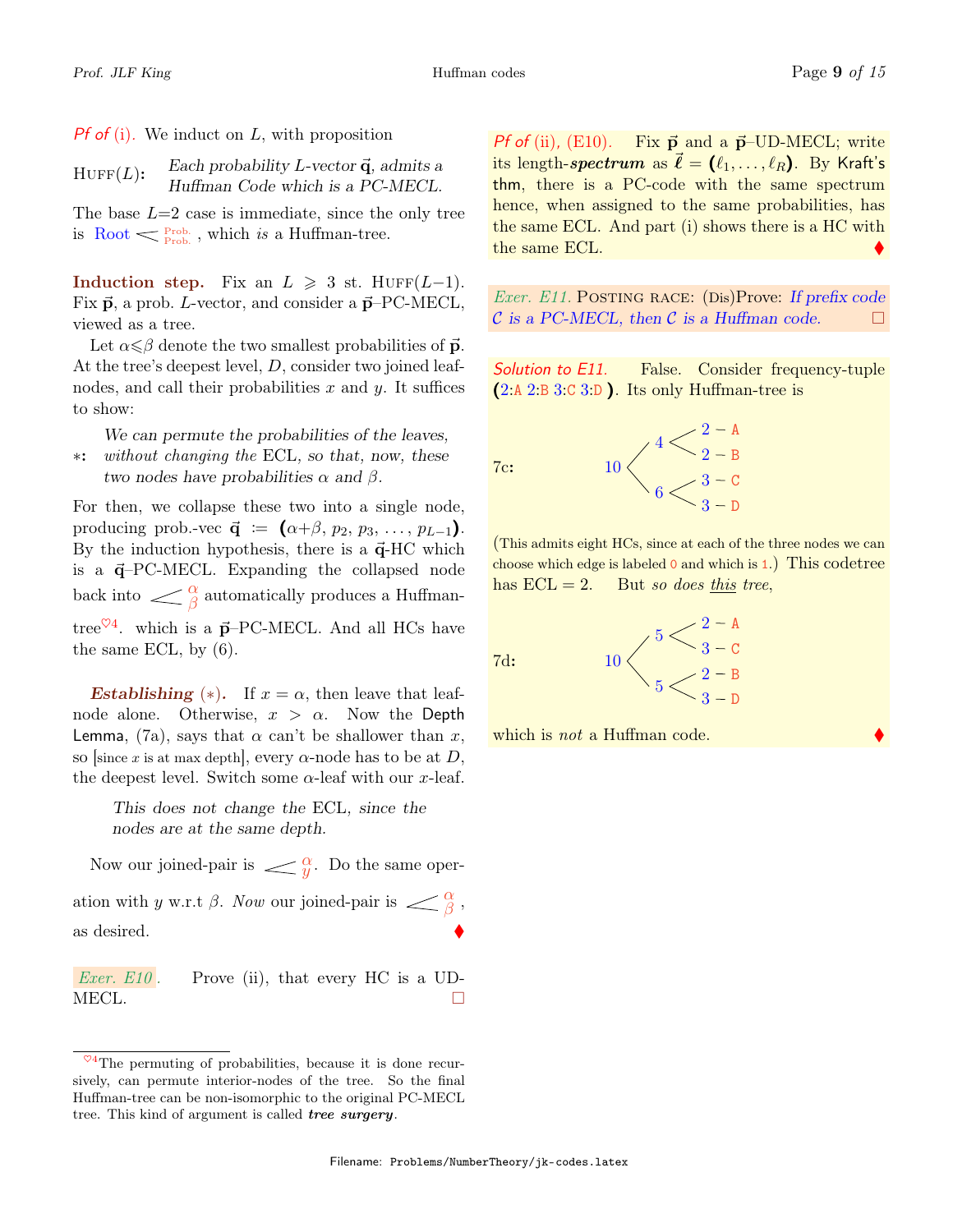### Entropy/Distropy

Define  $\eta: [0,1] \rightarrow [0,\infty)$  by  $\eta(x) := x \cdot \log_2(1/x)$ , and extend by continuity, so that  $\eta(0) = 0$ . (Use l'Hôpital's rule, if you like.)

The *distribution entropy*, which I call *distropy*, of a probability-vector  $\vec{v}$  is

$$
\mathcal{H}(\vec{\mathbf{v}}) \; := \; \sum\nolimits_{p \in \vec{\mathbf{v}}} \eta(p) \, .
$$

For a probability-distr  $P()$  on a code<sup> $\heartsuit$ 5</sup> C, then,  $\mathcal{H}(P)$ equals  $\sum_{\mathbf{v}\in\mathcal{C}}\boldsymbol{\eta}(P(\mathbf{v}))$ .

8: Distropy UD-code Inequality. Fix a binary code  $C$ and probability distribution  $P:\mathcal{C}\rightarrow(0,1)$ . If  $\mathcal C$  is uniquely decodable, then

8a:  $\text{ECL}(\mathcal{C}) \geq \mathcal{H}(P)$ .

There is equality in (8a) IFF

8b: 
$$
\forall \mathbf{v} \in C: P(\mathbf{v}) = 1/2^{\hat{\mathbf{v}}}. \qquad \diamond
$$

*Pf of* (8a). Let " $\sum_{\mathbf{v}}$ " mean " $\sum$  $\sum_{\mathbf{v}\in\mathcal{C}}$ " and  $\hat{\mathbf{v}}$  mean Len(**v**). With  $\mathscr{L}() \coloneqq \log_2($ , note  $\text{ECL}(\mathcal{C})$  equals  $\sum_{\mathbf{v}} P(\mathbf{v}) \hat{\mathbf{v}},$ which equals  $\sum_{\mathbf{v}} P(\mathbf{v}) \mathscr{L}(2^{\mathbf{v}})$ . Consequently, we can write  $\mathcal{H}(P) - \text{ECL}(\mathcal{C})$  as

$$
\left[\sum_{\mathbf{v}} P(\mathbf{v}) \mathscr{L}(\frac{1}{P(\mathbf{v})})\right] - \left[\sum_{\mathbf{v}} P(\mathbf{v}) \mathscr{L}(2^{\widehat{\mathbf{v}}})\right]
$$
  
= 
$$
\sum_{\mathbf{v}} P(\mathbf{v}) \mathscr{L}(\frac{1}{P(\mathbf{v})} \cdot \frac{1}{2^{\widehat{\mathbf{v}}}}).
$$

Since  $\mathscr{L}(\cdot)$  is strictly convex-down, Jensen's inequality, (12), applies to say

$$
\text{#}(P) - \text{ECL}(\mathcal{C}) \leq \mathscr{L}\left(\sum_{\mathbf{v}} P(\mathbf{v}) \cdot \frac{1}{P(\mathbf{v})} \frac{1}{2^{\mathbf{v}}}\right)
$$
\n
$$
\text{#} \quad \mathscr{L}\left(\sum_{\mathbf{v}} 1/2^{\widehat{\mathbf{v}}}\right).
$$

By (2a) the Kraft-McMillan inequality,  $\sum_{\mathbf{v}} 1/2^{\widehat{\mathbf{v}}} \leqslant 1$ . And  $\mathscr{L}$  () is order-preserving. Thus the above yields

$$
\mathcal{H}(P) - \mathrm{ECL}(\mathcal{C}) \leqslant \mathcal{L}(1) = 0,
$$

as desired.

*Pf* of (8b). Suppose  $\text{ECL}(\mathcal{C}) = \mathcal{H}(P)$ . This forces equality in Kraft, so  $\sum_{\mathbf{v}} 1/2^{\widehat{\mathbf{v}}} = 1$ , and in Jensen's, so the map  $\mathbf{v} \mapsto \frac{1}{\rho(\mathbf{v})} \cdot \frac{1}{\gamma \mathbf{v}}$  is constant; say  $\kappa$ . Thus  $P(\mathbf{v}) \cdot \kappa = 1/2^{\widehat{\mathbf{v}}}$ , for each **v**. Summing over all  $\mathbf{v} \in \mathcal{C}$ implies that  $1 \cdot \kappa = 1$ . Hence  $\kappa = 1$ .

 $\frac{\sqrt{5}}{5}$  For comparison with (binary) distropy/entropy, we will usually be examining a **binary code**; a code over a 2-symbol alphabet,  $\mathbb B$ . (Typically,  $\mathbb B = \{0, 1\}$ .) So a binary code is a subset  $C \subset \mathbb{B}^+$ .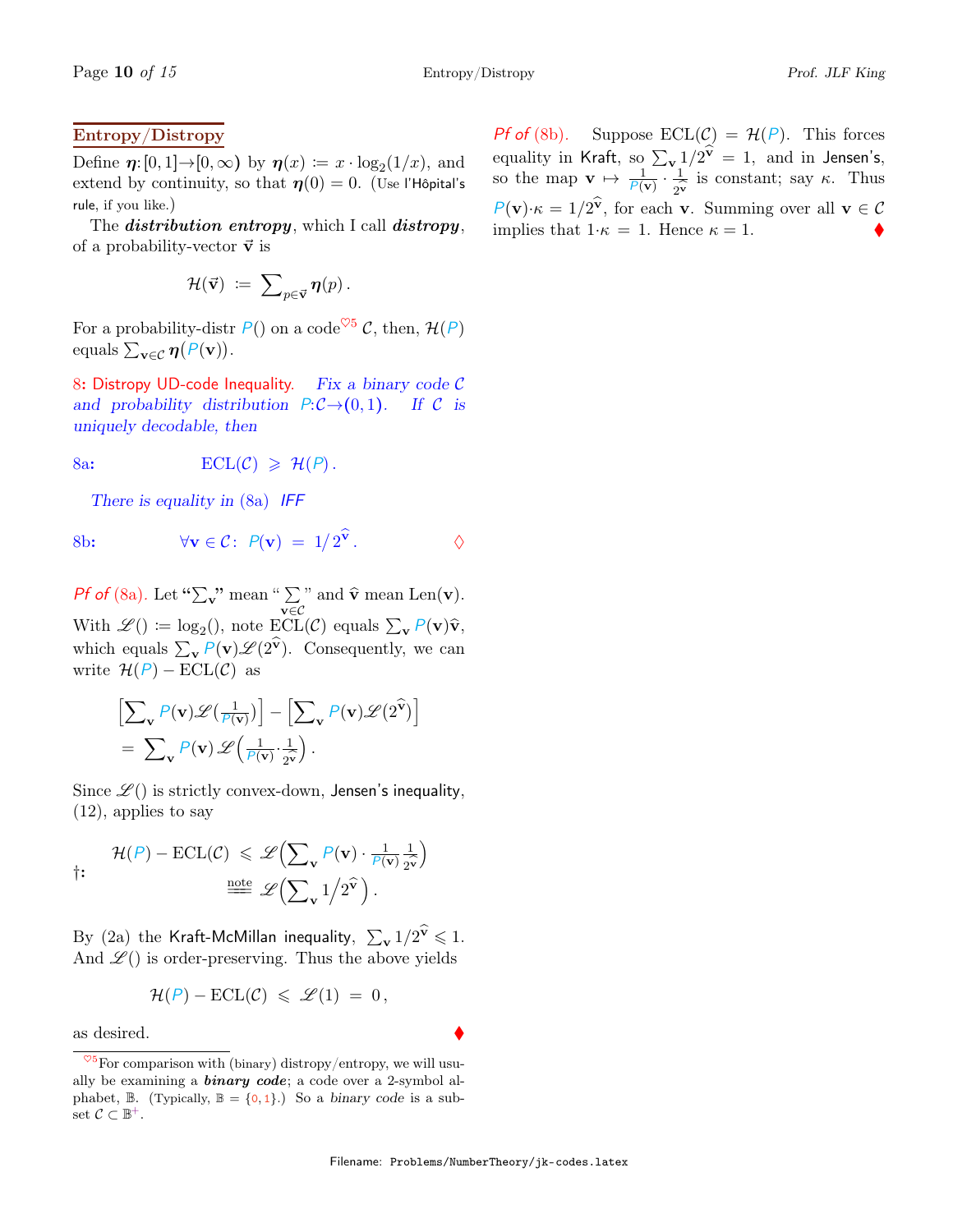**Convention.** For  $p \in [0,1]$ , let  $p^c$  mean  $1-p$ , in analogy with  $P(B^c)$  equaling  $1 - P(B)$  on a probability space. [See Appendix for independence,  $\perp$ , defns.]

9: Distropy fact. For partitions  $P, Q, R$  on probability space.

- a:  $\mathcal{H}(\mathsf{P}) \leq \log(\mathsf{P})$ , with equality IFF P is an equimass partition.
- b:  $\mathcal{H}(\mathsf{Q} \vee \mathsf{R}) \leq \mathcal{H}(\mathsf{Q}) + \mathcal{H}(\mathsf{R})$ , with equality IFF  $Q \perp R$ .
- c: For  $p \in [0, \frac{1}{2}]$  $\frac{1}{2}$ , the function  $p \mapsto \mathcal{H}(p, p^c)$  is strictly increasing.  $\Diamond$

**Proof.** Use the strict concavity of  $\eta$ ), together with Jensen's Inequality.

10: Binomial Lem.  $Fix p \in [0, \frac{1}{2}]$  $\frac{1}{2}$ ] and let  $\mathbf{H} \coloneqq \mathcal{H}(p, p^c)$ . Then for each  $n \in \mathbb{Z}_+$ :

 $10$ :

10': 
$$
\sum_{j \in [0..pn]} \binom{n}{j} \leqslant 2^{\mathbf{H} \cdot n} .
$$

**Proof.** Let  $X \subset \{0,1\}^n$  be the set of **x** with  $\#\{i \in [1..n] \mid x_i = 1\} \leqslant p \cdot n$ . On X, let  $P_1, P_2, \ldots$  be the coordinate partitions; e.g  $P_7 = (A_7, A_7^c)$ , where  $A_7 \coloneqq {\mathbf{x} \mid x_7 = 1}.$  Weighting each point by  $\frac{1}{|X|}$ , the uniform distribution  $\mu$ () on X, gives that  $\mu(A_7) \leq p$ . So  $\mathcal{H}(\mathsf{P}_7) \leqslant H$ , by (9c). Finally, the join  $\mathsf{P}_1 \vee \ldots \vee \mathsf{P}_n$ separates the points of  $X$ . So

$$
\log({}^{\#}X) = \mathcal{H}(\mathsf{P}_1 \vee \ldots \vee \mathsf{P}_n)
$$
  
\$\leqslant \mathcal{H}(\mathsf{P}\_1) + \ldots + \mathcal{H}(\mathsf{P}\_n) \leqslant \mathbf{H}n\$,

making use of (9a,b). And  $\#X$  equals LhS(10').  $\blacklozenge$ 

NOTE: *Below, several quantities need to be natnums, and so some floor or ceiling symbols are needed. I have omitted them, to show the overall idea of the proof.*

11: Shannon source-coding thm.  $Fix\ probability$  $p \in (0,1)$ , and set  $\mathbf{H} := \mathcal{H}(p, p^c)$ . Fix  $\varepsilon > 0$ . Then  $\forall_{\text{large}} N$ , there exists a block-code, mapping

$$
N \text{ bits } \rightarrow \left[ H + \varepsilon \right] \cdot N \text{ bits },
$$

with error-probability  $\langle \varepsilon$ .

Pf. Pick  $\delta > 0$  so small that  $\mathcal{H}(p+\delta, [p+\delta]^c) < H + \varepsilon$ . Define

$$
X_N \coloneqq \left\{ \vec{\mathbf{x}} \in \{0,1\}^N \; \middle| \; p - \delta < \text{Freq}(\mathbf{1} \text{ in } \vec{\mathbf{x}}) < p + \delta \right\},
$$

where the frequency is  $\frac{1}{N}$  times the number of 1s in bit-string  $\vec{x}$ . Courtesy the Binomial Lemma (10),

$$
|X_N| \leq 2^{[\mathbf{H} + \varepsilon] \cdot N}, \quad \text{for all } N \in \mathbb{Z}_+.
$$

And WLLN  $(13b)$  allows us to fix a large enough N such that

 $P(X_N) \geq 1-\varepsilon$ . Henceforth,  $X = X_N$ .

**Codemap.** Let  $K \coloneqq [H + \varepsilon]N$ . Our Nbit→Kbit code, maps  $X$  [enumerated in, say, lexicographic order] to bit-strings K K K K

 $\overline{0}$  . 00,  $\overline{0}$  . 01,  $\overline{0}$   $\overline{10}$ ,  $\overline{0 \ldots 11}, \ldots$ .

And the code maps each  $\vec{x} \in X^c$  to, say, 1.<sup>K</sup>.1.

Every word in  $X$  is decoded correctly, so the probability of error is  $\langle \varepsilon$ .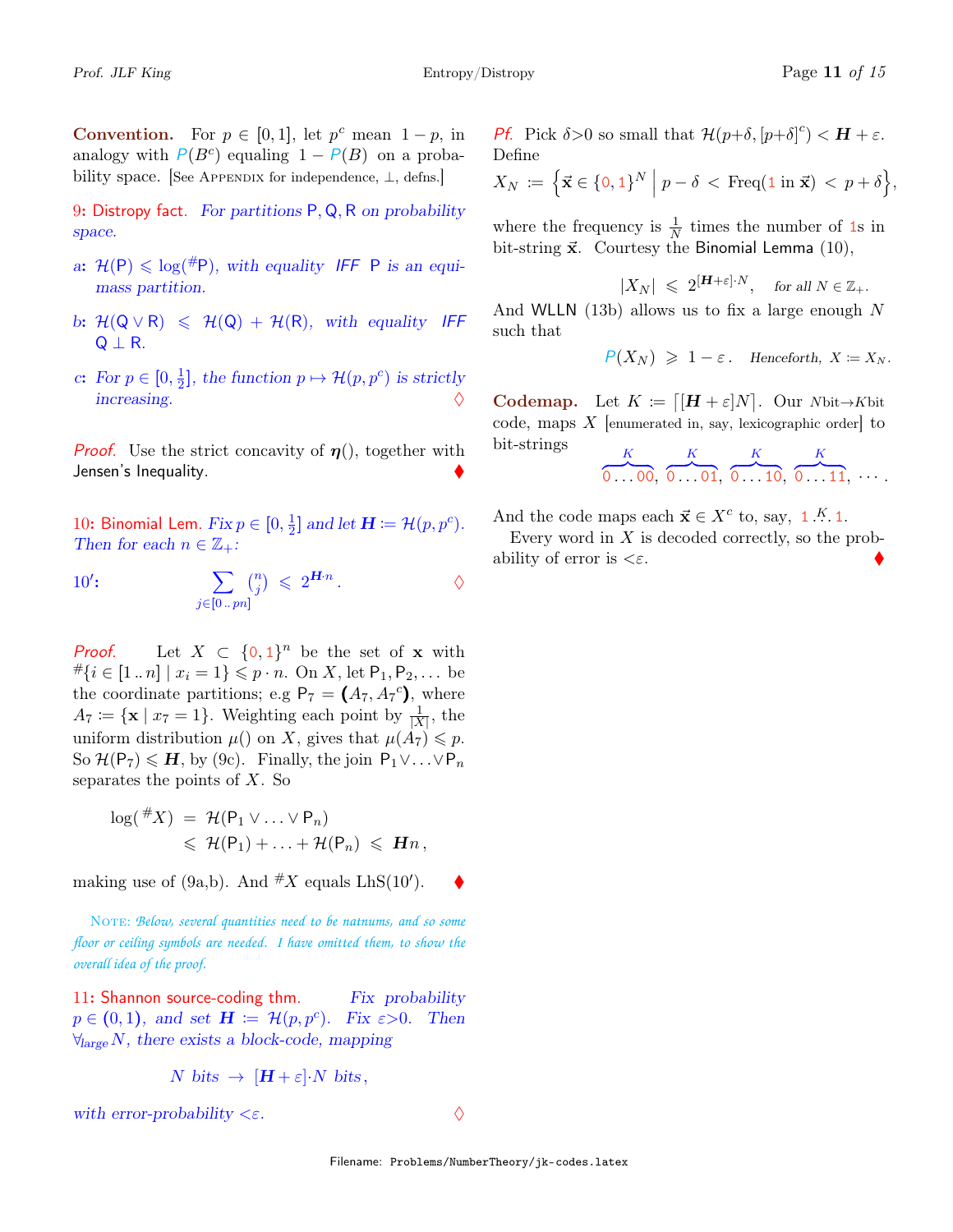# Error-correcting codes

Hamming codes, distance, weight, bound. Shannon's Noisy-channel Thm . . .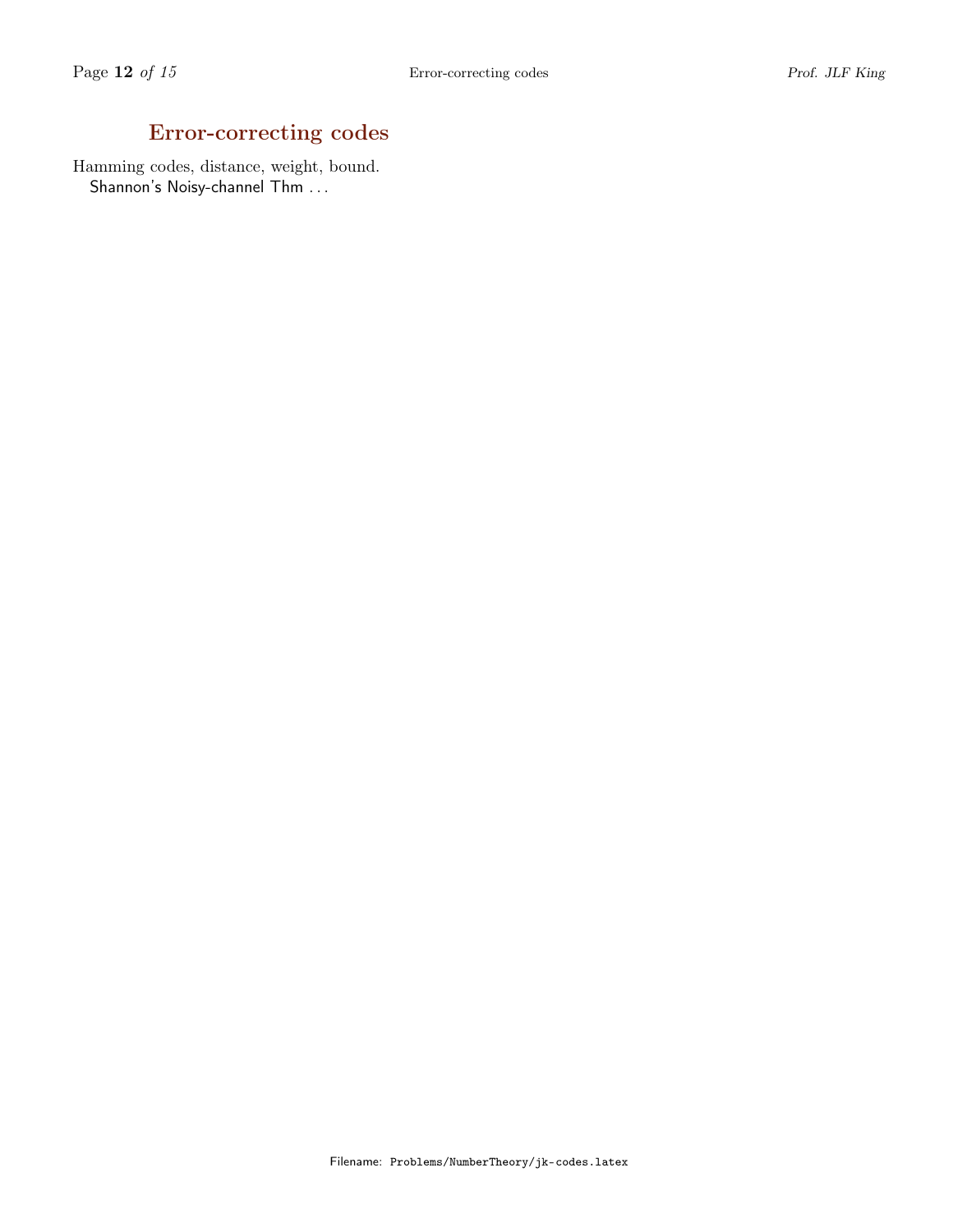## §A Appendix

Various general tools.

12: Jensen's inequality. On an interval  $J \subset \mathbb{R}$ , consider points  $Q_v \in J$ , for each v in a countable indexingset C. We have a probability-distr  $P()$  on C. Then for each convex-down fnc  $\mathscr{L}:J\rightarrow\mathbb{R}$ 

12a: 
$$
\mathscr{L}\left(\sum_{\mathbf{v}\in\mathcal{C}} P(\mathbf{v}) \cdot Q_{\mathbf{v}}\right) \geqslant \sum_{\mathbf{v}\in\mathcal{C}} P(\mathbf{v}) \cdot \mathscr{L}\left(Q_{\mathbf{v}}\right).
$$

Now suppose  $\mathscr L$  is strictly convex-down. Then:

Equality in  $(12a)$  IFF the probability-distr is 12b:  $\frac{Equating \, m}{12a}$  is the procentrated on a single point.

IOWords, having removed all zero-probability elements from C, the map  $\mathbf{v} \mapsto Q_{\mathbf{v}}$  is constant.

**Proof.** Exercise. [Or see picture on blackboard.]  $\Diamond$ 

#### **Probability**

A random variable  $[r-var]$  is a measurable map  $\mathsf{Y}:\Omega\to\mathbb{R}$  where  $\Omega$  is a probability space. [Can take  $\Omega$  to be  $[0, 1)$ . Unless both the positive and negative parts of Y have infinite integral, the "expectation of  $Y$ ",  $E(Y) := \int_{\Omega} Y$ , is a value in  $[-\infty, +\infty]$ .

When finite, it is common to call  $\mu := E(Y)$  the mean of Y. Then variance Var(Y) :=  $E([Y - \mu]^2)$ is well-defined, and could be  $+\infty$ .

Independence. Events  $A, B$  are *independent*, written  $A \perp B$ , if  $P(A \cap B) = P(A)P(B)$ . A family C of events is independent, written  $\bot(\mathcal{C})$  or  $\bot(\{A\}_{A\in\mathcal{C}})$ , if each finite subset  $A_1, \ldots, A_N$  has  $P(A_1 \cap \ldots \cap A_N)$ equalling  $\prod_{j=1}^{N} P(A_j)$ . This property of C is much stronger than *pairwise independence*, where each pair of events in C is independent.

Random variables X, Y are *independent*,  $X \perp Y$ , if for each pair of measurable sets  $S,T \subset \mathbb{R}$ , events  ${X \in S}$  and  ${Y \in T}$  are independent. It turns out that this is equivalent to saying, for each pair  $x,y \in \mathbb{R}$ , that events  $\{X \leq x\} \perp \{Y \leq y\}$ . When  $X \perp Y$  have finite expectations, then  $E(X \cdot Y) = E(X) \cdot E(Y)$ .

Extend notions of independence and pairwise independence to *collections* of random variables.

13a: Markov Lemma. Consider posint  $n$  and random variable Y. For each  $\varepsilon \in \mathbb{R}_+$ :

$$
\dagger: \qquad \qquad \mathsf{P}(|\mathsf{Y}| \geqslant \varepsilon) \;\leqslant\; \frac{\mathsf{E}(|\mathsf{Y}|^n)}{\varepsilon^n}; \quad \text{Markov Inequality.}
$$

When  $n$  is even,

$$
\mathcal{P}(|Y| \geqslant \varepsilon) \leqslant \frac{\mathsf{E}(Y^n)}{\varepsilon^n} \cdot \text{ finite mean } \mu := \mathsf{E}(Y),
$$
\n
$$
\mathcal{P}(|Y - \mu| \geqslant \varepsilon) \leqslant \frac{\text{Var}(Y)}{\varepsilon^2}; \quad \text{Chebyshev Inequality.}
$$
\n*Proof.* Exercise.

13b: Weak Law of Large Numbers (WLLN). Consider an identically-distributed pairwise-independent sequence  $X_1, X_2, \ldots$  where both mean  $\mu := E(X)$  and *variance*  $\mathbf{v} := \text{Var}(\mathsf{X}) \stackrel{\text{def}}{=} \mathsf{E}(|\mathsf{X} - \boldsymbol{\mu}|^2)$  are finite. Then

$$
\lim_{N\to\infty}P(|\overline{X}_N - \boldsymbol{\mu}| \geqslant \varepsilon) = 0,
$$

where  $\overline{X}_N := \frac{1}{N}$  $\frac{1}{N} \sum_{j=1}^{N} \mathsf{X}_{j}$ .

## **Proof.** WLOG  $\mu = 0$ . Then  $N^2$ -Var( $\overline{X}_N$ ) equals

$$
\mathsf{E}\left(\left[\sum_{j=1}^N \mathsf{X}_j\right]^2\right) = \left[\sum_{i=1}^N \mathsf{E}(\mathsf{X}_i^2)\right] + \sum_{j \neq k}^N \mathsf{E}(\mathsf{X}_j \mathsf{X}_k)
$$

$$
= N\mathbf{v} + \sum_{j \neq k}^N \mathsf{E}(\mathsf{X}_j) \cdot \mathsf{E}(\mathsf{X}_k) = N\mathbf{v},
$$

since each  $E(X_j) = 0$ . Thus  $Var(\overline{X}_N) = \frac{v}{N}$ . Hence

$$
P(|\overline{X}_N| \geqslant \varepsilon) \leqslant \frac{\text{Var}(\overline{X}_N)}{\varepsilon^2} = \frac{1}{N} \cdot \frac{\mathbf{v}}{\varepsilon^2},
$$

by the Chebyshev Inequality.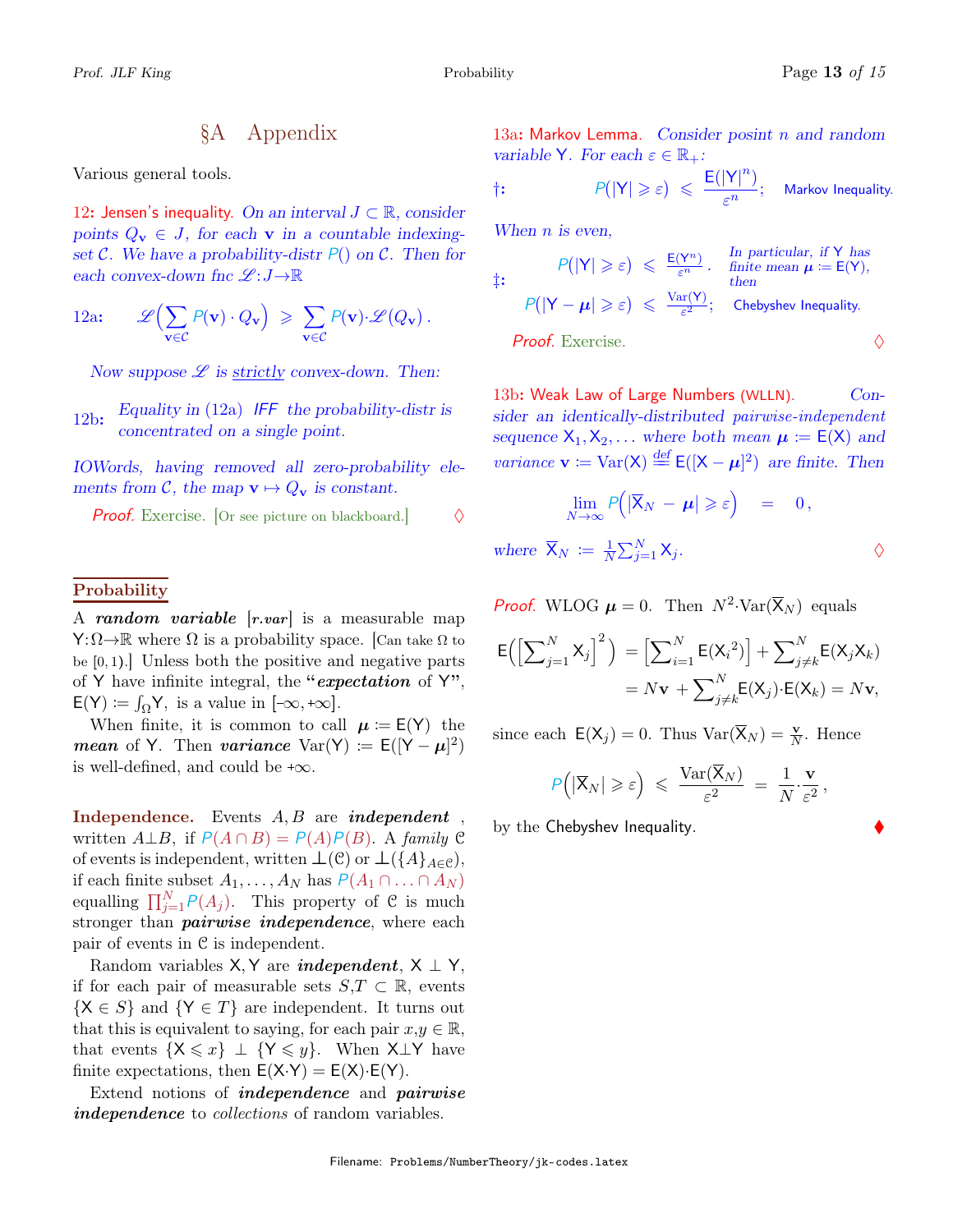# This is a test of the pre-note.

 $C$ -parsing,  $3$  $\triangleright$ , see concatenation |·|, see word, length 4,≺, see word, prefix ε, see nullword  $\mathcal{L}^{\star}, \mathcal{L}^{+}$ , see Kleene star/plus

alphabet, 2

bi-infinite-UD property, 3 BI-UD, 3 block code (constant-length), 2

cipher, 7 code, 2 codemap, 7 complete code, 5 concatenation,  $\triangleright$ , 2

distribution entropy, 10 distropy,  $10$ 

entropy, 10 expectation, 13 expected coding-length, ECL, 7 extension of a language, 2

full tree, see tree, Γ-full

HC, Huffman code, 7

idempotent, 2 independent events, 13

Kleene star/plus, 2 Kraft-sum, 5

language, 2 leaf-node, 3

# §Index for "JK Codes notes"

left-infinite-UD–code, 3 LI-UD–code, 3

MECL, 7

nullishcode, 2 nullword  $\varepsilon$ , 2 nullword language, 2

Posting race, 4–6, 9 prefix code, 2 prefix/suffix-code, 5 probability distribution, 7

random variable, 13 redundant code, 5 restriction of a language, 2 RI-UD property, 2

source alphabet, 7 spectrum, 5, 9 suffix code, 3

tree, 3 Γ-complete/redundant, 5 Γ-full/deficient, 3 Γ-bounded, 3 isomorphism, 3 surgery, 9

UD, uniquely decodable, 2

void language, 2

weak-BI-UD, 3 weakly-UD, 4 word, 2 length  $|\cdot|$ , 2 prefix of  $\preccurlyeq \prec$ , 2